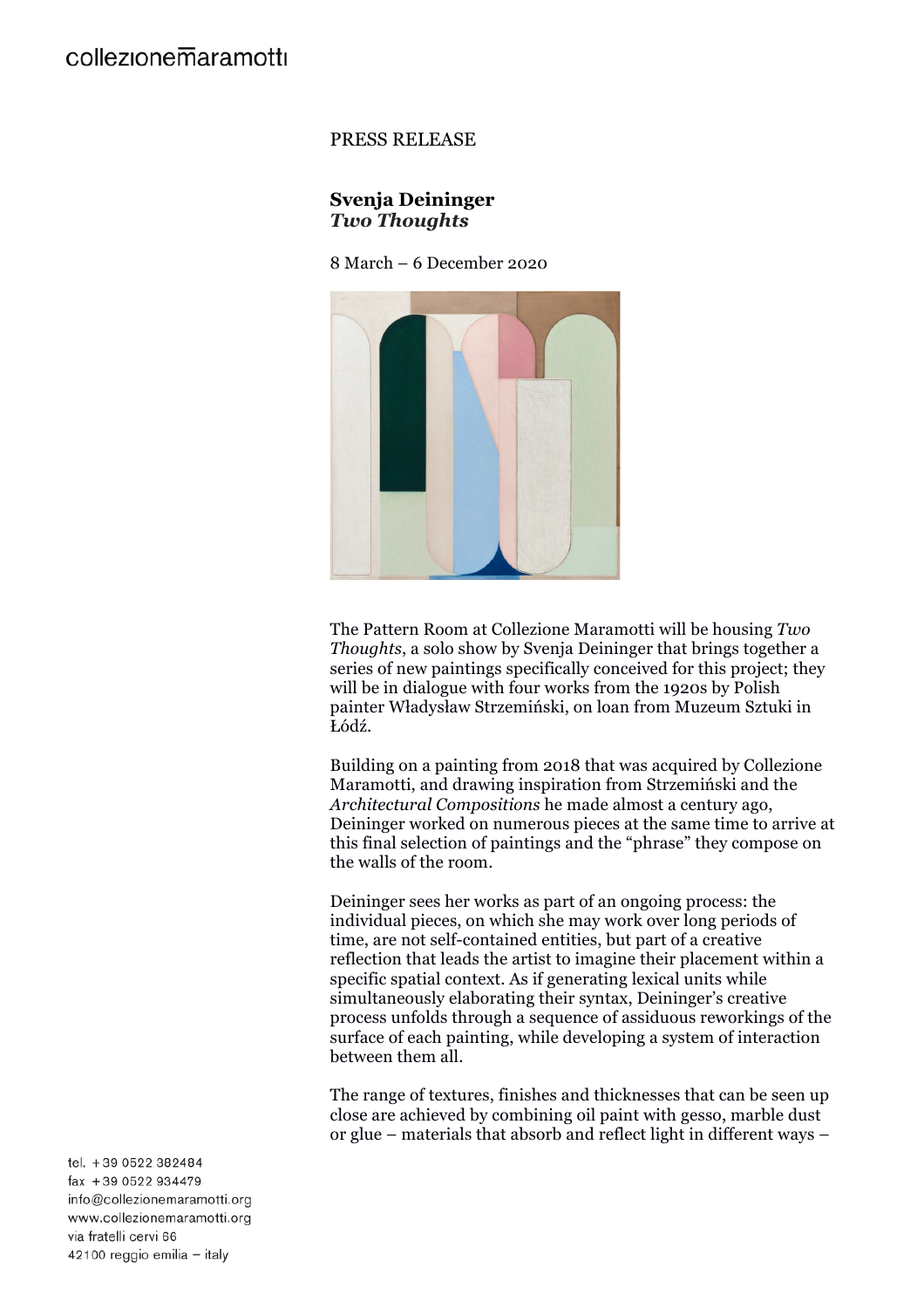# collezionemaramotti

as well as by building up layers of paint and working on both the front and the back of the canvas.

Deininger's compositions of lines and colours evoke an abstract realm, yet her imaginary is rooted in concrete shapes and objects which are transposed and hybridized on the canvas, reshuffled to invite new interpretations. The flat appearance of her surfaces is also frequently belied by closer inspection, revealing different levels of depth and sometimes even relationships of perspective between the elements.

Deininger, who paints only in natural light, responds step by step to each phase of the works as they take shape, as they "come into the world." Her painting is experimental in its process – with errors and shifts in direction considered an integral element – yet precise and calibrated in its formal results.

This project inspired by Strzemiński highlights Deininger's reflection on the work of an artist from the avant-garde generation, far removed from her from the historical and theoretical standpoint, but with unexpected formal affinities and a similar investigation into the deeper essence of vision and painting.

The exhibition will be accompanied by a catalogue with essays by Luigi Fassi, Paulina Kurc-Maj, and Władysław Strzemiński.

Opening by invitation: 7 March 2020, at 6.00 pm, with the artist present.

8 March – 6 December 2020 The exhibition can be visited, free of charge, during the opening hours of the permanent collection. Thursdays and Fridays, 2.30 – 6.30pm Saturdays and Sundays, 10.30am – 6.30pm Closed: 25 April, 1 May, from 1 to 25 August, 1 November.

### **Info**

Collezione Maramotti Via Fratelli Cervi 66 42124 Reggio Emilia – Italy tel. +39 0522 382484 info@collezionemaramotti.org collezionemaramotti.org

#### **Press office**

Rhiannon Pickles - Pickles PR tel. +31 (0)6158 21202 rhiannon@picklespr.com

tel. +39 0522 382484 fax +39 0522 934479 info@collezionemaramotti.org www.collezionemaramotti.org via fratelli cervi 66 42100 reggio emilia - italy